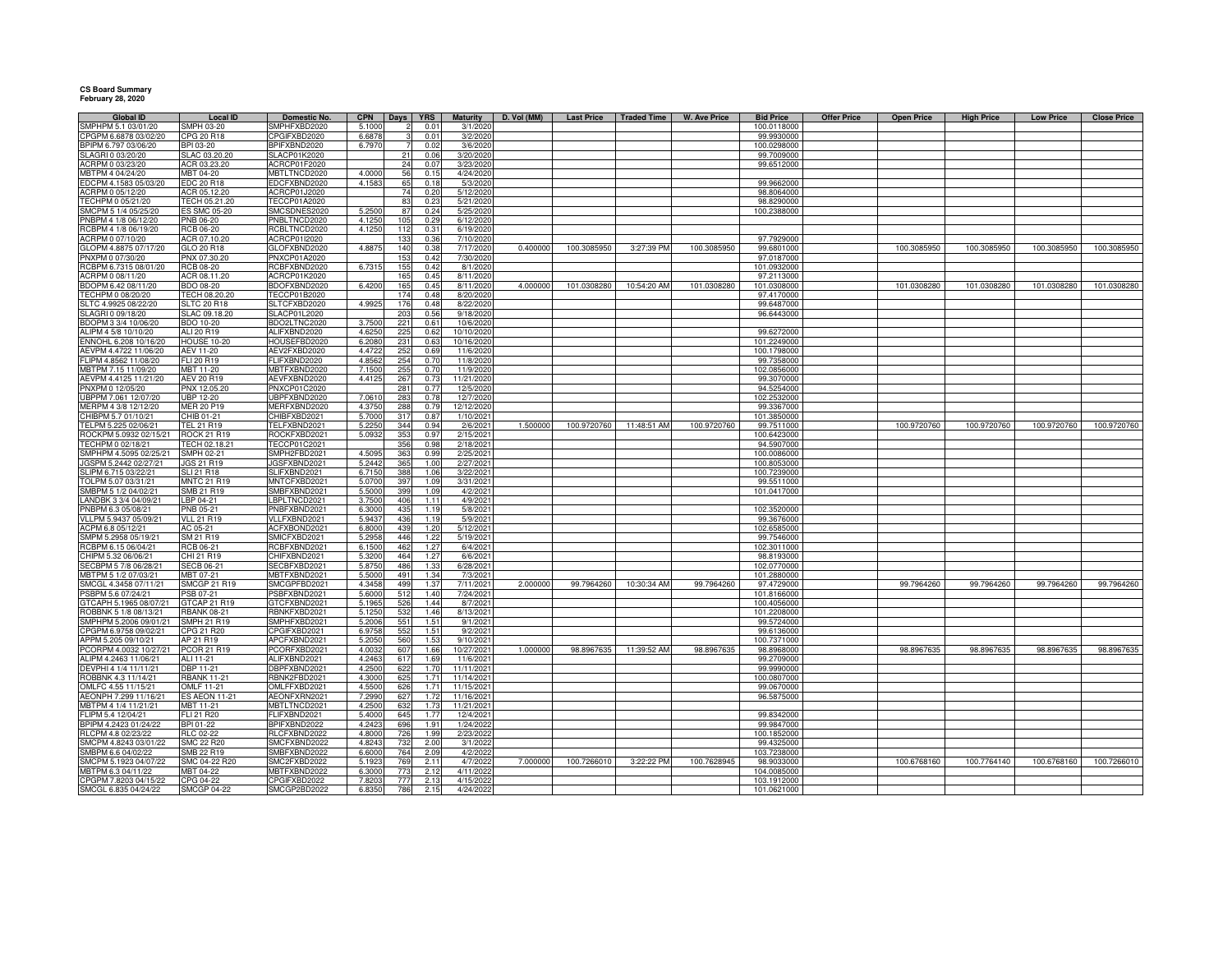| <b>Global ID</b>                              | <b>Local ID</b>                | Domestic No.                 | <b>CPN</b>      | Days         | <b>YRS</b>       | <b>Maturity</b>        | D. Vol (MM) | <b>Last Price</b> | <b>Traded Time</b> | <b>W. Ave Price</b> | <b>Bid Price</b>           | <b>Offer Price</b> | <b>Open Price</b> | <b>High Price</b> | <b>Low Price</b> | <b>Close Price</b> |
|-----------------------------------------------|--------------------------------|------------------------------|-----------------|--------------|------------------|------------------------|-------------|-------------------|--------------------|---------------------|----------------------------|--------------------|-------------------|-------------------|------------------|--------------------|
| ALIPM 6 04/27/22                              | ALI 22 R19                     | ALIFXBND2022                 | 6,0000          | 789          | 2.16             | 4/27/2022              |             |                   |                    |                     | 102.7797000                |                    |                   |                   |                  |                    |
| ALIPM 4 1/2 04/29/22                          | ALI 22 4.5                     | ALI2FXBD2022                 | 4.5000          | 791          | 2.17             | 4/29/2022              |             |                   |                    |                     | 99.5884000                 |                    |                   |                   |                  |                    |
| SBPM 3 1/2 04/30/22                           | PSB 04-22                      | PSBLTNCD2022                 | 3.500           | 792          | 2.17             | 4/30/2022              |             |                   |                    |                     |                            |                    |                   |                   |                  |                    |
| SMPHPM 6.2223 05/17/22                        | SMPH 05-22                     | SMPHFXBD2022                 | 6.222           | 809          | 2.22             | 5/17/2022              |             |                   |                    |                     | 103.1493000                |                    |                   |                   |                  |                    |
| CHIBPM 3 1/4 05/18/22                         | CHIB 05-22                     | CHIBLTNC2022                 | 3.2500          | 810          | 2.22             | 5/18/2022              |             |                   |                    |                     |                            |                    |                   |                   |                  |                    |
| SLTC 5.5796 05/22/22                          | <b>SLTC 22 R20</b>             | SLTCFXBD2022                 | 5.5796          | 814          | 2.23             | 5/22/2022              |             |                   |                    |                     | 101.8450000                |                    |                   |                   |                  |                    |
| UBPPM 6 06/03/22                              | <b>UBP 06-22</b>               | UBPFXBND2022                 | 6.0000          | 826          | 2.26             | 6/3/2022               |             |                   |                    |                     | 103.6273000                |                    |                   |                   |                  |                    |
| PNBPM 3 1/4 06/06/22                          | <b>PNB 06-22</b>               | PNBLTNCD2022                 | 3.2500          | 829          | 2.27             | 6/6/202                |             |                   |                    |                     |                            |                    |                   |                   |                  |                    |
| BPIFAM 4.3 06/16/22                           | <b>BFSB 06-22</b>              | BFSBFXBD2022                 | 4.3000          | 839          | 2.30             | 6/16/202               | 1.00000     | 100.1076780       | 2:09:16 PM         | 100.1076780         | 99.9992000                 |                    | 100.1076780       | 100.1076780       | 100.1076780      | 100.1076780        |
| NNOHL 6.131 07/16/22                          | <b>HOUSE 22 R20</b>            | HOUSEFBD2022                 | 6.131           | 869          | 2.38             | 7/16/202               |             |                   |                    |                     | 99.7365000                 |                    |                   |                   |                  |                    |
| SMPM 6.9442 07/16/22                          | SM 22 R19<br><b>BDO 08-22</b>  | SMICFXBD2022<br>BDOFXBND2022 | 6.9442<br>4.408 | 869<br>887   | 2.38<br>2.43     | 7/16/2022<br>8/3/2022  |             |                   |                    |                     | 104.9749000<br>100.0170000 |                    |                   |                   |                  |                    |
| BDOPM 4.408 08/03/22<br>AEVPM 5.0056 08/06/22 | AEV 22 R20                     | AEVFXBND2022                 | 5.0056          | 890          | 2.44             | 8/6/2022               |             |                   |                    |                     | 100.6958000                |                    |                   |                   |                  |                    |
| FLIPM 5.3567 08/20/22                         | <b>FLI 22 R20</b>              | FLIFXBND2022                 | 5.3567          | 904          | 2.48             | 8/20/2022              | 3.000000    | 101.9479160       | 9:27:41 AM         | 101.9479160         | 99.1004000                 |                    | 101.9479160       | 101.9479160       | 101.9479160      | 101.9479160        |
| EWPM 4 09/21/22                               | EW 09-22                       | EWBLTNCD2022                 | 4.0000          | 936          | 2.56             | 9/21/2022              |             |                   |                    |                     |                            |                    |                   |                   |                  |                    |
| PNBPM 3 3/4 10/27/22                          | <b>PNB 10-22</b>               | PNB2LTNC2022                 | 3.750           | 97           | 2.66             | 10/27/2022             | 2.00000     | 99.1009410        | 2:53:23 PM         | 99.1009410          |                            |                    | 99.1009410        | 99.1009410        | 99.1009410       | 99.1009410         |
| AUBPM 4 5/8 11/07/22                          | <b>AUB 11-22</b>               | AUBFXBND2022                 | 4.625           | 983          | 2.69             | 11/7/2022              |             |                   |                    |                     | 100.5647000                |                    |                   |                   |                  |                    |
| RCBPM 4.426 11/13/22                          | <b>RCB 11-22</b>               | RCBFXBND2022                 | 4.426           | 989          | 2.71             | 11/13/2022             |             |                   |                    |                     | 100.0648000                |                    |                   |                   |                  |                    |
| HIBPM 3.65 12/02/22                           | CHIB 12-22                     | CHIB2LTN2022                 | 3.650           | 100          | 2.76             | 12/2/2022              |             |                   |                    |                     |                            |                    |                   |                   |                  |                    |
| OBBNK 4 1/8 12/16/22                          | <b>RBANK 12-22</b>             | RBANKLTN2022                 | 4.125           | 102          | 2.8C             | 12/16/2022             |             |                   |                    |                     |                            |                    |                   |                   |                  |                    |
| SMCGL 5 3/8 12/22/22                          | <b>SMCGP 22 R20</b>            | SMCGPFBD2022                 | 5.375           | 102          | 2.82             | 12/22/202              |             |                   |                    |                     | 98.3954000                 |                    |                   |                   |                  |                    |
| LIPM 5.0496 01/07/23                          | CPI 01-23 R20                  | CPIFXBND2023                 | 5.049           | 1044         | 2.86             | 1/7/202                |             |                   |                    |                     | 98.4290000                 |                    |                   |                   |                  |                    |
| SBPM 4 1/2 02/04/23                           | PSB 02-23                      | PSBFXBND2023                 | 4.500           | 107          | 2.94             | 2/4/202                |             |                   |                    |                     | 99.9987000                 |                    |                   |                   |                  |                    |
| CBPM 3 3/4 02/11/23                           | RCB 02-23                      | RCBLTNCD2023                 | 3.7500          | 1079         | 2.95             | 2/11/2023              |             |                   |                    |                     |                            |                    |                   |                   |                  |                    |
| BDOPM 3 5/8 02/18/23                          | BDO 02-23                      | BDOLTNCD2023                 | 3.6250          | 108          | 2.97             | 2/18/2023              |             |                   |                    |                     |                            |                    |                   |                   |                  |                    |
| EWPM 4 1/2 02/21/23                           | EW 02-23                       | EWBFXBND2023                 | 4.5000          | 1089         | 2.98             | 2/21/2023              |             |                   |                    |                     | 99.9993000                 |                    |                   |                   |                  |                    |
| GTCAPH 5.0937 02/27/23                        | GTCAP 23 R20                   | GTCFXBND2023                 | 5.093           | 1095         | 3.00             | 2/27/2023              |             |                   |                    |                     | 92.9785000                 |                    |                   |                   |                  |                    |
| SMPHPM 5.663 03/01/23                         | SMPH 23 R21                    | SMPHFXBD2023                 | 5.663           | 1097         | 3.00             | 3/1/2023               |             |                   |                    |                     | 99.0877000                 |                    |                   |                   |                  |                    |
| SMCPM 6 1/4 03/19/23                          | SMC 23 R21                     | SMCFXBND2023                 | 6.250           | 111          | 3.05             | 3/19/202               |             |                   |                    |                     | 103.7984000                |                    |                   |                   |                  |                    |
| MBTPM 4 1/2 04/24/23                          | <b>MBT 04-23</b>               | MBTFXBND2023                 | 4.500           | 115          | 3.15             | 4/24/202               |             |                   |                    |                     | 99.9985000                 |                    |                   |                   |                  |                    |
| PNBPM 3 7/8 04/26/23                          | PNB 04-23                      | PNBLTNCD2023                 | 3.8750          | 1153         | 3.16             | 4/26/2023              |             |                   |                    |                     |                            |                    |                   |                   |                  |                    |
| EDCPM 4.7312 05/03/23                         | EDC 23 R19                     | EDCFXBND2023                 | 4.731           | 1160         | 3.18             | 5/3/202                |             |                   |                    |                     | 99.5036000                 |                    |                   |                   |                  |                    |
| ECBPM 3 7/8 05/08/23                          | SECB 05-23                     | SECBLTNC2023                 | 3.875           | 1165         | 3.19             | 5/8/202                |             |                   |                    |                     |                            |                    |                   |                   |                  |                    |
| BPIPM 3 3/4 05/24/23                          | BPI 05-23                      | BPILTNCD2023                 | 3.7500          | 118          | 3.23             | 5/24/202               |             |                   |                    |                     |                            |                    |                   |                   |                  |                    |
| ACPM 3.92 07/07/23                            | AC 23 R22                      | ACFXBOND2023                 | 3.920           | 122          | 3.35             | 7/7/202                |             |                   |                    |                     | 95.9402000                 |                    |                   |                   |                  |                    |
| MCGL 4.7575 07/11/23                          | SMCGP 23 R21                   | SMCGPFBD2023                 | 4.757           | 122          | 3.37             | 7/11/202               |             |                   |                    |                     | 94.1990000                 |                    |                   |                   |                  |                    |
| GLOPM 5.2792 07/17/23                         | GLO 23 R20                     | GLOFXBND2023                 | 5.279           | 123          | 3.38             | 7/17/2023              |             |                   |                    |                     | 101.1710000                |                    |                   |                   |                  |                    |
| SMCGL 6 3/4 08/17/23                          | SMCGP 08-23 R21                | SMCGP2BD2023                 | 6.7500          | 1266         | 3.47             | 8/17/2023              |             |                   |                    |                     | 103.5913000                |                    |                   |                   |                  |                    |
| UBPPM 4 3/8 08/21/23                          | <b>UBP 08-23</b>               | UBPLTNCD2023                 | 4.3750          | 1270         | 3.48             | 8/21/2023              |             |                   |                    |                     |                            |                    |                   |                   |                  |                    |
| MBTPM 3 1/2 09/19/23                          | MBT 09-23                      | MBTLTNCD2023                 | 3.5000          | 1299         | 3.56             | 9/19/2023              |             |                   |                    |                     |                            |                    |                   |                   |                  |                    |
| ALIPM 7.0239 10/05/23                         | ALI 23 R21                     | ALI2FXBD2023                 | 7.0239          | 1315         | 3.60             | 10/5/2023              |             |                   |                    |                     | 103.2832000                |                    |                   |                   |                  |                    |
| ALIPM 3.8915 10/07/23                         | ALL 23 B <sub>22</sub>         | ALIFXBND2023                 | 3.891           | 1317         | 3.61             | 10/7/2023              |             |                   |                    |                     | 94.4208000                 |                    |                   |                   |                  |                    |
| CORPM 4.5219 10/27/23                         | <b>PCOR 23 R21</b>             | PCORFXBD2023                 | 4.521           | 1337         | 3.66             | 10/27/202              |             |                   |                    |                     | 93.6119000                 |                    |                   |                   |                  |                    |
| SECBPM 4 1/2 11/02/23                         | <b>SECB 11-23</b>              | SECB2LTN2023                 | 4.500           | 1343         | 3.68             | 11/2/2023              |             |                   |                    |                     |                            |                    |                   |                   |                  |                    |
| DOPM 4 3/8 11/07/23<br>LIPM 5.4333 11/08/23   | <b>BDO 11-23</b><br>FLI 23 R20 | BDO2LTNC2023<br>FLIFXBND2023 | 4.375<br>5.433  | 1348<br>1349 | 3.69<br>3.69     | 11/7/2023              |             |                   |                    |                     |                            |                    |                   |                   |                  |                    |
| AEONPH 7.695 11/16/23                         | <b>ES AEON 11-23</b>           | AEONFXRN2023                 | 7.695           | 1357         | 3.72             | 11/8/202<br>11/16/2023 |             |                   |                    |                     | 99.6118000<br>94.4490000   |                    |                   |                   |                  |                    |
| AEVPM 4.6188 11/21/23                         | <b>AEV 23 R20</b>              | AEVFXBND2023                 | 4.618           | 1362         | 3.7 <sup>′</sup> | 11/21/202              |             |                   |                    |                     | 94.6227000                 |                    |                   |                   |                  |                    |
| WPM 4 5/8 12/07/23                            | EW 12-23                       | EWBLTNCD2023                 | 4.625           | 137          | 3.77             | 12/7/202               |             |                   |                    |                     |                            |                    |                   |                   |                  |                    |
| SMPM 5.159 12/09/23                           | SM 23 R21                      | SMICFXBD2023                 | 5.159           | 1380         | 3.78             | 12/9/2023              | 63.700000   | 101.9058765       | 3:40:09 PM         | 102.0430228         | 100.8739000                |                    | 102.0806250       | 102.0806250       | 101.3889600      | 101.9058765        |
| VLLPM 8 12/21/23                              | <b>VLL 23 R21</b>              | VLLFXBND2023                 | 8.0000          | 1392         | 3.81             | 12/21/2023             | 3.000000    | 108.0778180       | 11:34:52 AM        | 108.0778180         | 105.0153000                |                    | 108.0778180       | 108.0778180       | 108.0778180      | 108.0778180        |
| HIBPM 4.55 01/12/24                           | CHIB 01-24                     | CHIBLTNC2024                 | 4.5500          | 1414         | 3.87             | 1/12/2024              |             |                   |                    |                     |                            |                    |                   |                   |                  |                    |
| OBBNK 4 7/8 01/16/24                          | <b>RBANK 01-24</b>             | RBANKLTN2024                 | 4.875           | 1418         | 3.88             | 1/16/2024              |             |                   |                    |                     |                            |                    |                   |                   |                  |                    |
| FDCPM 6.1458 01/24/24                         | FDC 24 R21                     | FDCFXBND2024                 | 6.1458          | 1426         | 3.90             | 1/24/2024              | 2.250000    | 105.3675900       | 3:57:43 PM         | 105.3675900         | 100.5002000                |                    | 105.3675900       | 105.3675900       | 105.3675900      | 105.3675900        |
| APPM 7.5095 01/25/24                          | AP 24 R22                      | APCFXBND2024                 | 7.509           | 1427         | 3.91             | 1/25/2024              |             |                   |                    |                     | 105.5461000                |                    |                   |                   |                  |                    |
| ALIPM 5 01/30/24                              | ALI 24 R20                     | ALIFXBND2024                 | 5.000           | 1432         | 3.92             | 1/30/2024              |             |                   |                    |                     | 100.3476000                |                    |                   |                   |                  |                    |
| TELPM 5.2813 02/06/24                         | TEL 24 R21                     | TELFXBND2024                 | 5.281           | 1439         | 3.94             | 2/6/2024               | 3.000000    | 102.3236840       | 3:21:12 PM         | 102.3236840         | 95.8031000                 |                    | 102.3236840       | 102.3236840       | 102.3236840      | 102.3236840        |
| SBPM 5 02/09/24                               | PSB 02-24                      | PSBLTNCD2024                 | 5,0000          | 1442         | 3.95             | 2/9/2024               |             |                   |                    |                     |                            |                    |                   |                   |                  |                    |
| JGSPM 5.3 02/27/24                            | <b>JGS 24 R20</b>              | JGSFXBND2024                 | 5.300           | 1460         | 4.00             | 2/27/2024              |             |                   |                    |                     | 95.0043000                 |                    |                   |                   |                  |                    |
| SMCPM 5.284 03/01/24                          | <b>SMC 24 R22</b>              | SMCFXBND2024                 | 5.284           | 1463         | 4.01             | 3/1/2024               |             |                   |                    |                     | 94.9013000                 |                    |                   |                   |                  |                    |
| TIEPM 5.8085 03/23/24                         | STIESG 24 R22                  | STIGFXBD2024                 | 5.808           | 1485         | 4.07             | 3/23/2024              | 2.000000    | 101.4780880       | 3:33:23 PM         | 101.4780880         | 99.3128000                 |                    | 101.4780880       | 101.4780880       | 101.4780880      | 101.4780880        |
| MEGPM 5.3535 03/28/24                         | <b>MEG 24 R22</b>              | MEGFXBND2024                 | 5.353           | 1490         | 4.08             | 3/28/202               |             |                   |                    |                     | 99.0194000                 |                    |                   |                   |                  |                    |
| CBPM 5 1/2 03/28/24                           | RCB 03-24                      | RCBLTNCD2024                 | 5.500           | 1490         | 4.08             | 3/28/2024              |             |                   |                    |                     |                            |                    |                   |                   |                  |                    |
| TOLPM 5 1/2 03/31/24                          | <b>MNTC 24 R21</b>             | MNTCFXBD2024                 | 5.5000          | 1493         | 4.09             | 3/31/2024              |             |                   |                    |                     | 99.0949000                 |                    |                   |                   |                  |                    |
| SMBPM 6 04/02/24                              | SMB 24 R21                     | SMBFXBND2024                 | 6.0000          | 1495         | 4.09             | 4/2/2024               |             |                   |                    |                     | 94.7991000                 |                    |                   |                   |                  |                    |
| MBTPM 5 3/8 04/04/24                          | MBT 04-24                      | MBT2LTNC2024                 | 5.375           | 1497         | 4.10             | 4/4/2024               |             |                   |                    |                     |                            |                    |                   |                   |                  |                    |
| PBC 5 5/8 04/08/24                            | <b>PBCOM 04-24</b>             | PBCOMLTN2024                 | 5.6250          | 1501         | 4.11             | 4/8/2024               |             |                   |                    |                     |                            |                    |                   |                   |                  |                    |
| CORPM 7.8183 04/19/24                         | <b>PCOR 24 R22</b>             | PCORFXBD2024                 | 7.818           | 1512         | 4.14             | 4/19/2024              |             |                   |                    |                     | 99.3614000                 |                    |                   |                   |                  |                    |
| MCGL 7.1783 04/24/24                          | SMCGP 04-24 R22                | SMCGP2BD2024                 | 7.178           | 151          | 4.15             | 4/24/2024              |             |                   |                    |                     | 104.8540000                |                    |                   |                   |                  |                    |
| MPHPM 5.1683 05/18/24                         | SMPH 05-24 R22                 | SMPH2FBD2024                 | 5.168           | 1541         | 4.22             | 5/18/2024              |             |                   |                    |                     | 100.6242000                |                    |                   |                   |                  |                    |
| SMPM 5.6125 05/19/24<br>AEVPM 6.0157 06/18/24 | SM 24 R21<br><b>AEV 24 R23</b> | SMICFXBD2024<br>AEVFXBND2024 | 5.612           | 154          | 4.22<br>4.30     | 5/19/2024<br>6/18/2024 |             |                   |                    |                     | 99.8515000<br>100.0574000  |                    |                   |                   |                  |                    |
| MBTPM 3 7/8 07/20/24                          | MBT 07-24                      | MBTLTNCD2024                 | 6.015           | 157          | 4.3              |                        |             |                   |                    |                     |                            |                    |                   |                   |                  |                    |
| FFPM 6.0952 07/21/24                          | DD 24 R22                      | DDFXBOND2024                 | 3.875<br>6.095  | 160<br>160   | 4.39             | 7/20/2024<br>7/21/2024 |             |                   |                    |                     | 94.7869000                 |                    |                   |                   |                  |                    |
|                                               | GTCAP 24 R21                   | GTCFXBND2024                 | 5.625           | 162          | 4.44             | 8/7/2024               |             |                   |                    |                     | 92.9846000                 |                    |                   |                   |                  |                    |
| GTCAPH 5 5/8 08/07/24                         |                                |                              |                 |              |                  |                        |             |                   |                    |                     |                            |                    |                   |                   |                  |                    |